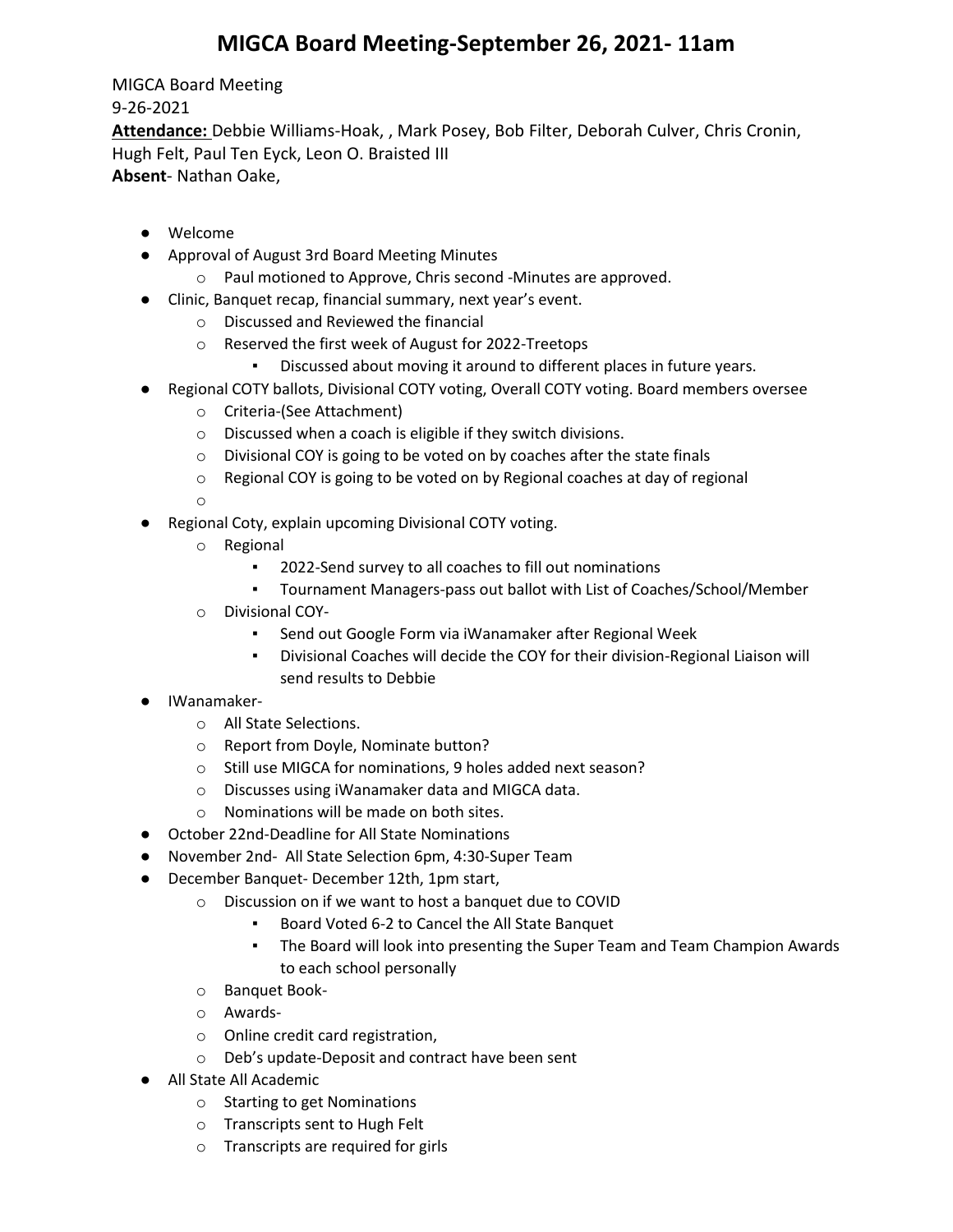- o No Test Scores(SAT/ACT) are required because some senior students haven't had the opportunity to take those tests.
- Dues collection online process- Wofu, Square, PayPal
	- o We will continue to use Square for our Clinics to pay in person
	- o We will use Paypal for online
- Membership update process
	- o people from clinic
- Insurance through MHSCA
	- o Coaches liability (Not a Medical Insurance)
	- o \$5 per coach, personal liability, year round
	- o Bob motioned that we rejoin the MHSCA liability insurance program for all MIGCA paid members. Board voted 6-0 to pay \$5 for each paid MIGCA member to have MHSCA liability insurance.
- Membership Chair- Deb
	- o Board discussed adding a Membership Chair to the MIGCA Executive Board.
	- o This would take duties away from the Treasurer's position.
- ByLaws
	- $\circ$  Reviewed the Bylaws and discussed the following items to bring to the attention
		- Article 2, Section 1, D -Add Golf Association of Michigan(GAM) to the list of organizations we work with
			- recommendations to and from the.....(Add the words "and from")
		- Article 2, Section 1
			- Add H-Mental Health-Be Nice Program
			- Add I-DEI-Diversity, Equity and Inclusion
		- Article 4 Section 1
			- -Remove Ratings Director
			- Add Membership Director to Board Positions
		- Article 4 Section 4 Section G
			- Remove Ratings Director
			- Add Membership Director Position-The Membership Director shall maintain membership records and recording membership dues. The Membership Director shall distribute membership information to members and help them understand their membership benefits. The MD shall connect with nonmember coaches and encourage them to join.
			- Article 4 Section 4 -E
				- Edit to take our membership duties
		- Article 4 Section 5-A
			- Change to odd years
		- Article 4 Section 5
			- C-Written or electronically ballots
		- Article 4-Section 5 Letter A
			- and begin their term on July 1st.
		- Article 5-Meetings
			- Section 1-Each year there will be a business meeting and clinic
		- Article 5-Section 2
		- Article 5 Section 1-C
			- Spring Business Meeting
- Board Advisory Positions

▪

- o
- MHSCA Coaches Award Opportunities, Multi Sport Award